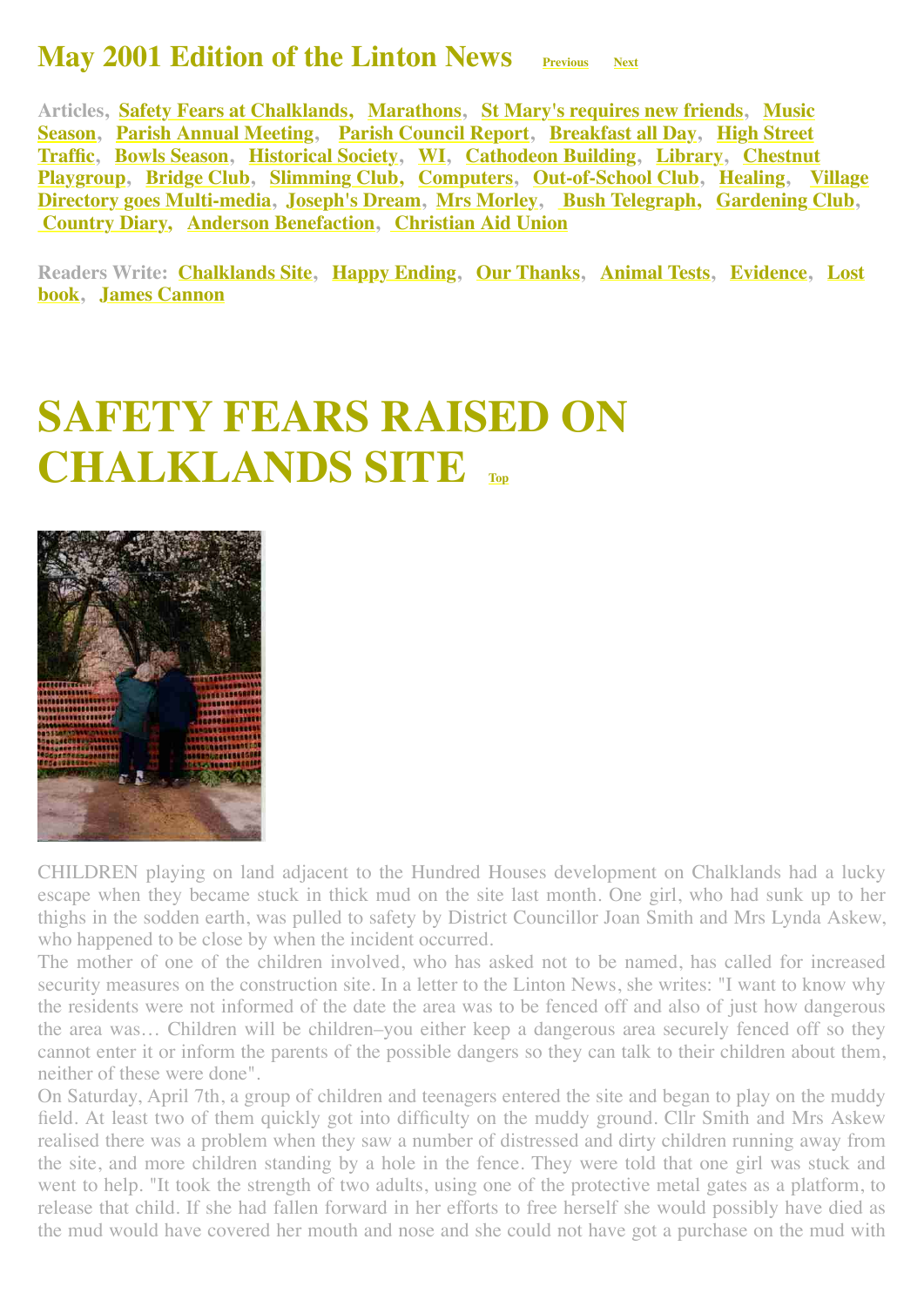her hands to lift her face up".

Cllr Smith said that this part of the site has always been a problem. "This is a clay field with a high water table and several springs which, combined with the wet weather, had caused a deep and very dangerous morass of mud on the second half of the field".



Colin Wiles, Business and Policy Manager for Hundred Houses, who are building 19 social housing homes on the site, stated: "On Friday 6th April, the contractors put up fencing to fill gaps around the site. While the work was going on, a group of children began abusing the contractors. On the following Saturday afternoon, someone phoned the contractor about the incident on the field. The contractor reported the incident to the police. On the Sunday morning, sub-contractors went to the site and reinstalled the fencing, which had been pushed down. They also erected signs warning children to keep out. The next morning (Monday) the fencing was checked again. Plastic fencing has since been added to mark off boggy areas of the site."

At Cllr Smith's request, Chalklands Residents Association issued a warning about the site in a recent community newsletter. The police will be informed of any intrusions on the site and are monitoring the area.

#### <span id="page-1-0"></span>**MARATHON MONTH[Top](#page-0-1)**



THREE hundred and twenty people took part in Linton Village College's half marathon run in the village last month. The race was won by Dan Leggate from Cambridge University in a course record of 1 hour 11 minutes. The first woman across the finishing line was Melanie Hayward from Hull in a course record of 1 hour 17 minutes, closely followed by Dan's wife Ellen, who had competed in the World Cross Country the weekend before.

Haverhill Running Club won the men's and women's team prize, while the Road Runners Club held its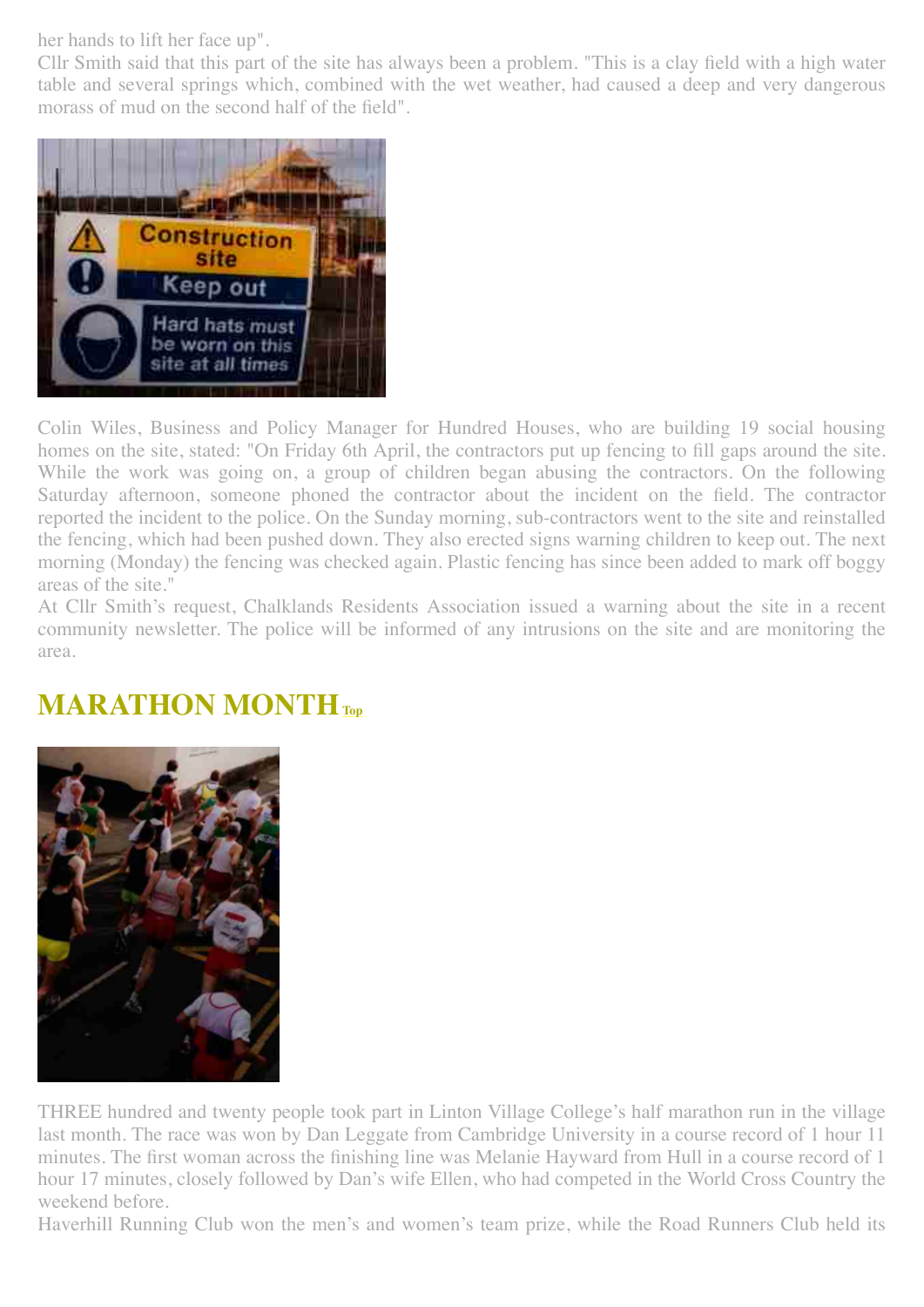championship in conjunction with our event. It was an excellent day for this new event.

The three kilometer Fun Run which took place simultaneously was won by Phillip Hainsby from Riverside Runners in St Neots in a time of 9 minutes 39 seconds. First girl past the post was Rosanna Kennard (12 minutes 38 seconds). Mr Bush was just pipped at the post by his 7-year-old daughter Leah.

Meanwhile, Linton resident Geoffrey Harrison ran the Paris Marathon on 8th April, raising over £750 in sponsorship for the British charity Get Kids Going which gives physically handicapped children and young people up to the age of 26 the opportunity to participate in sport.

"I was delighted to complete the course in 3 hours 50 minutes and 52 seconds, since my ambition was to complete it in less than 4 hours," said Geoff. "I had carefully followed a training programme and joined Haverhill Runners to whom, along with my work colleague Terry Shaw I am very grateful for advice and encouragement. It is amazing what you can achieve when you deliberately set out to achieve a goal and persistently pursue it".

Nick Urch and LNT

#### **ST MARY'S LOOKS FOR NEW FRIENDS [Top](#page-0-1)**

TWO important events are coming up soon for the Friends of St Mary's, the annual general meeting in May and the re-launch of the Friends in June. Both are important for all who care about St Mary's.

On Monday 21st May at 7.45pm, in the Church, a new constitution will be presented, seeking charitable status for the Friends. (A copy of the constitution may be obtained through the secretary of the Friends, Mrs Judy Nightingale, or inspected on the notice board at the back of St Mary's Church.)

The new constitution will enable the Friends to take full advantage of gift aid and other tax allowances. It will also establish the Friends as a body entirely dedicated to the care, repair and maintenance of the church and churchyard and give definition to its membership.

At the meeting, the Venerable Alan Clarkson will give a talk, illustrated by slides, explaining why so much money is now needed for repairs and maintenance.

The Friends Committee would like to enlist at least 250 members this year and, with that in mind, it will be re-launching itself during the course of the annual flower festival in June. Full details are not yet in place but the date for your diaries is Saturday morning, 9th June. If all goes according to plan there should be a special meeting for teddy bears as well!

To become a member of the Friends there will be a minimum subscription of £10 a year (just 20p a week). If we can attract 250 members and make use of gift aid, membership alone could bring in over £3000 a year. Over ten years, this, together with fund-raising events, will help to make a big dent in the £100,000 needed for repairs.

Alan Clarkson

#### <span id="page-2-0"></span>**MUSICAL SEASON DRAWS TO A CLOSE[Top](#page-0-1)**

LAST month a very enthusiastic audience filled Linton parish Church to hear Crispian Steele-Perkins, trumpet, and Anne Page, organ, playing together, talking, demonstrating and generally entertaining in a most successful concert.

The next recital, on Saturday 19th May, will be held at Linton Village College and given by the Rasumovsky Quartet. This vastly experienced and talented ensemble will play Haydn String Quartet in C, Mozart's 'The Hunt' and Schubert's A minor 'Rosamunde'.

The evening should be a most enjoyable one with which to end the season, so do come along and bring your friends for this last concert of the present series.

Members and non-members alike are welcome and tickets are available at the door.

Any further information can be obtained from Jenny Purves . Jenny Purves

## <span id="page-2-1"></span>**PARISH MEETING IS OPEN TO ALL**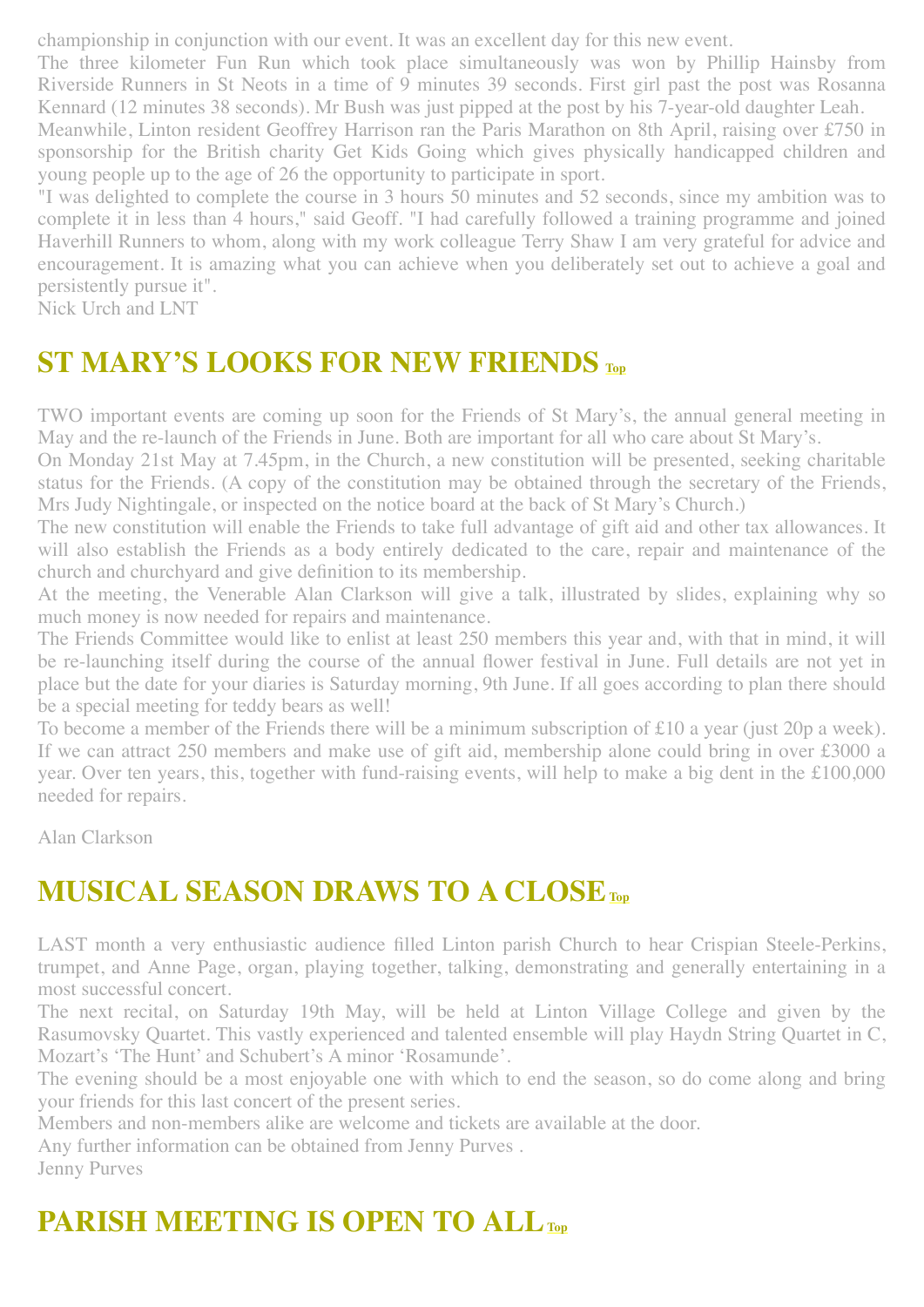THE Annual Parish Meeting is the opportunity for all residents to come and hear what your local Parish Council have been doing over the last 12 months and what is proposed for the next. It is also your opportunity to talk to your representatives and air your views.

This year, Mr Clive Bush, Principal of LVC, will be giving a presentation on the school's links with the Boepathutse School in South Africa and what has been achieved so far.

There will be plans and photographs on show of the major refurbishment planned for the play equipment and associated area on the Recreation Ground. Please come and view and let us have your comments. The meeting takes place at 8pm on Friday 11th May in the Social Centre. Gill Barker

#### <span id="page-3-0"></span>**The PARISH COUNCIL [Top](#page-0-1)**

**Reported by GRAHAM POTTER Parish Council's April meetings**

PARISHIONERS from Granta Leys raised concern over the noise and litter levels along the path on the north side of the river. They also expressed concern over the increased activity that the proposed tarmac area and path along the south side of the river would bring. The Annual Parish Meeting will be showing full details of the proposals which are to improve the surfaces under equipment in the venture playground, replacement of equipment and new equipment added, the installation of a tarmac area and the continuation of the tarmac footpath from the Bowls storage unit past the Drop-in Centre back to the bridge over the river. Further investigations will be made into a request to put a car park at the Meadow Lane end of the recreation ground.

The area around the village sign is to be improved.

Bus passes for over 65s will now be issued free of charge but require a photograph, which will cost in the region of £3. Dr Bear reported that it is possible to get photographs from Addenbrooke's hospital, near the outpatients entrance. The next expansion of Haverhill is about to take place. A public meeting regarding the A1307 has been arranged for Thursday 14th June at Linton Village College.

The police reported that they had received 61 calls resulting in 16 crimes being logged. The additional storage extension and improved access for the disabled are nearing completion at the Cathodeon Centre. The traffic working party gave a report on its findings and a report will be sent to County Council.

#### <span id="page-3-1"></span>**HADSTOCK VILLAGERS EAT BREAKFAST ALL DAY [Top](#page-0-1)**

THERE were unusual scenes outside Hadstock Village Hall one Friday in March. Sometimes in ones and twos, sometimes in batches, people were climbing the steep path from the road and letting themselves in – to emerge later looking somewhat heavier and a great deal more contented.

What was happening? 'Britain's Biggest All Day Breakfast' no less – an event sponsored by Kelloggs and identical to hundreds that have been held over the country which have raised many thousands of pounds for the Cancer Research Campaign. The Hadstock breakfast was organised and staffed by Sue and John Crawley with the help of Gilly and Tom Boyden, Janey Devlin and others. Cooked breakfasts were served, from 7am to 2pm, to early morning commuters with trains to catch and to more leisurely citizens with time to sit and chat and read the free newspapers.

During the whole seven hours, there was never a time when cooking and eating weren't taking place – and donations from happy customers have so far reached £550. Well done everybody! Chris Scarles

#### <span id="page-3-2"></span>**HIGH STREET TRAFFIC: SIMPLE SOLUTIONS WORK [Top](#page-0-1)**

Since the public meeting at which various traffic issues in Linton were discussed the traffic working party is actively pursuing with County Council a variety of possible solutions which may help to alleviate these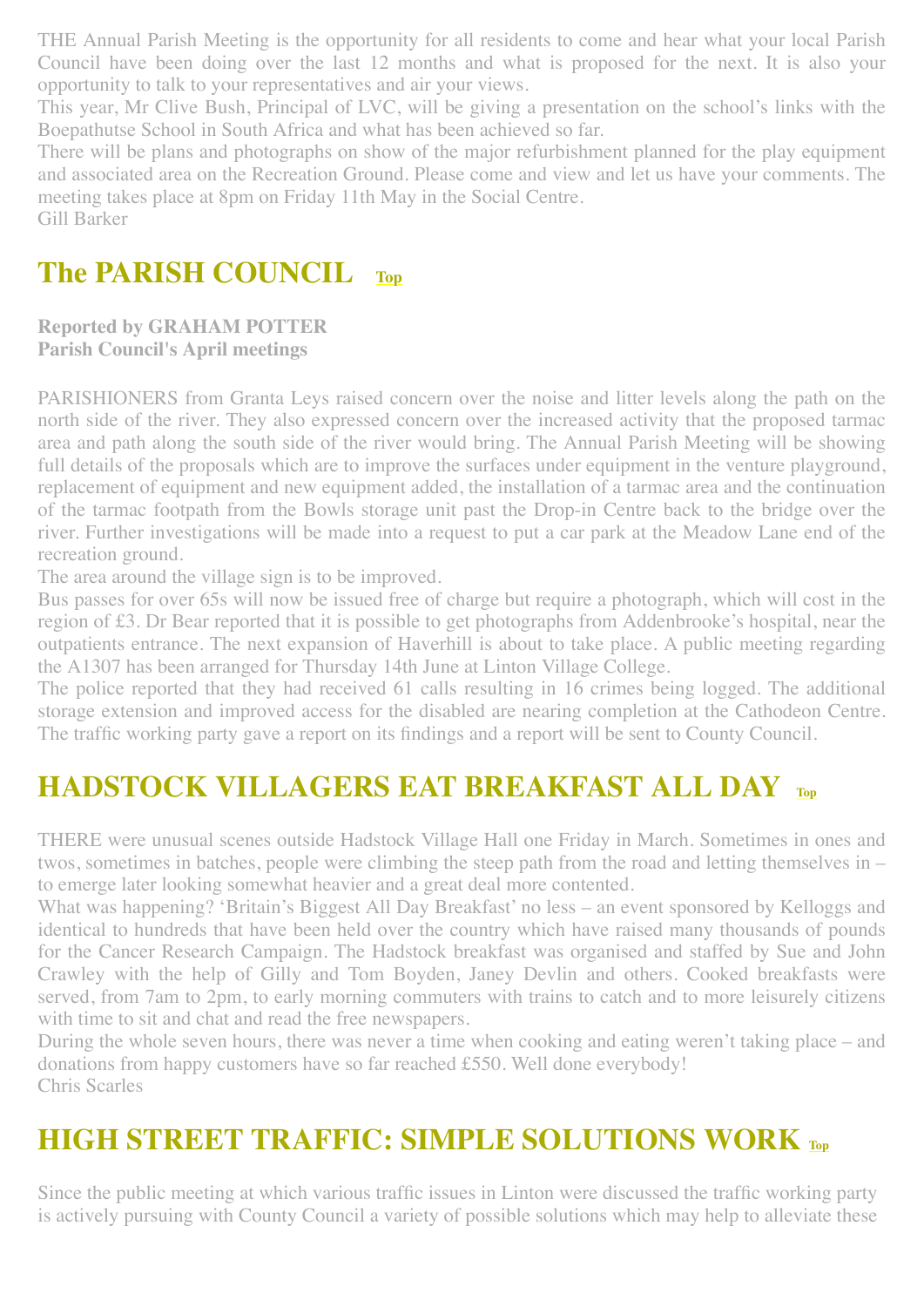issues in the future. As one would expect it is not possible to change traffic orders overnight nor is there a simple solution which would be 100% effective without itself causing a different traffic problem for other residents. We also have to take into consideration that a problem for some is not considered a problem for others.

One area, however, which has taken priority to finding solutions is the safety of children walking to and from the infant school. Congestion in the High Street at the time children are going to school is caused by vehicles parking inappropriately and too many vehicles wanting to access the narrowest section of the High Street at the same time. This is not a new issue but changes in lifestyle have perhaps exacerbated the situation in recent years.

The success of the Co-op, which is paramount to our village community, means that several delivery vehicles each day have to access this section of the High Street. Although vehicles are allowed to park temporarily on double yellow lines while unloading, the Co-op have readily agreed to the following requests in an attempt to help alleviate congestion at the recognised peak time in the morning: delivery vehicles to avoid the following times, 8.30 - 9.15; to park no more than one vehicle on the High Street at any one time to only use the double yellow lines outside the Co-op for delivery and not those to the West of the Co-op all delivery vehicles to approach the Co-op from the East and to continue along the High Street in the same direction following delivery

Since the above measures have been introduced, approximately one month, Tracy Russell has reported that there has been less major congestion when parents are walking to school with their children. The Co-op should be congratulated in supporting whole heartily our aim to improve safety for the school children. The Coop however is not the only cause of traffic congestion at the time children go to and from school. Any vehicle accessing this section of the High Street at school times could potentially cause problems and do. Although school numbers and associated car journeys can alter year by year the High Street can not and parking spaces will always be limited no matter what traffic measures are in force. We are currently exploring the possibility of staggering the time children arrive at school, perhaps in association with a Breakfast Club which has been well received in other areas, which would reduce the number of vehicles requiring access to the school at the same time.

In the mean time we would like all High Street users to ask themselves ' Am I causing a traffic problem for someone else?' Like the Co-op it may be that a small alteration to how you use the High Street would benefit many. If you can answer YES to any of the following YOU too could have been responsible for creating a traffic situation for other road users:

a) Have you ever parked on the double yellow lines outside the Co-op?

b) Have you ever parked on the double yellow lines anywhere between Green Lane and Coles Lane?

c) Have you ever parked on the pavement?

d) Have you parked your car in Green Lane close to the junction with the High Street?

e) Have you ever allowed your car to mount the pavement to pass another vehicle when it was possible to slow down, remain on the road and still pass safely?

Did you know that you have committed a traffic offence if you have answered Yes to any of the above? Did you know that if you have ever parked on double yellow lines anywhere along the High Street you could have caused a major snarl up of traffic? Double yellow lines free from parked vehicles are essential for traffic to manoeuvre through the narrow High Street. Please do not park on double yellow lines. The Co-op has demonstrated how a little alteration to their timetable has shown a dramatic positive effect on one particular traffic issue. Can you the residents of Linton improve the situation even further by obeying the traffic orders already in place and by being less impatient when travelling along the High Street by car such that common courtesy becomes the order of the day. Linton High Street is renowned as being the best Conservation Area in South Cambridgeshire. Please help us to keep this well deserved recognition and not allow it to become known as a thoroughfare for the lazy and inconsiderate. If you see any delivery vehicles to the Co-op parked incorrectly, according to the above requests, please record the number of the vehicle, name on the side of the vehicle, time of day and the problem and take the details to the Parish Council Office. Likewise if you see any vehicle parked illegally please record the vehicle make and number and give the details to Andy Denzey via the Police and Gill Barker at the Parish Council office. Alternatively, you could use the Traffic Incident Report forms available at The Chemist, Sweet Talk News, The Co-operative Store, The Video Store, The Post Office and Hale & Jacobs. The High Street is not the only traffic issue requiring attention for Linton residents. The increased traffic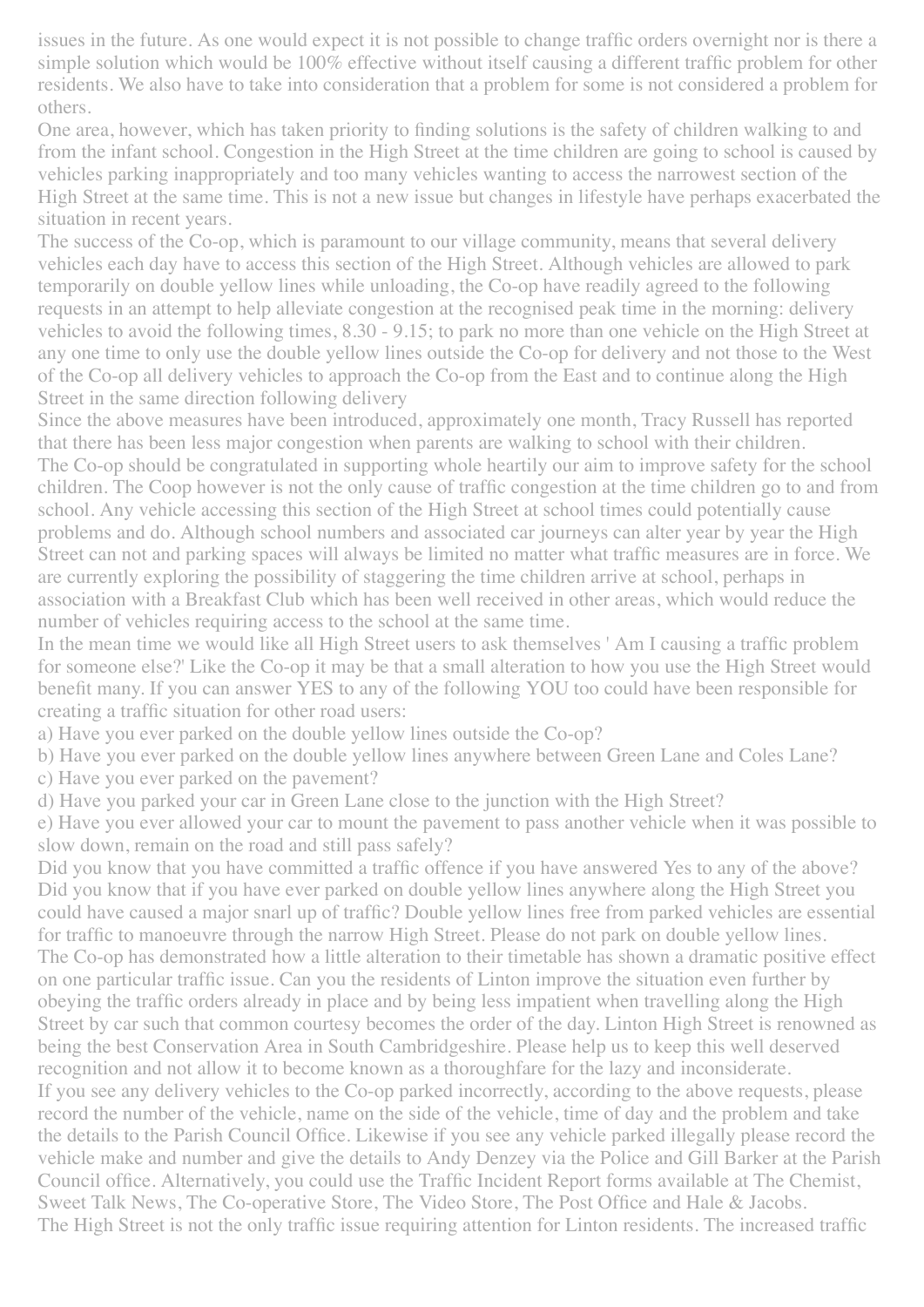on the A1307 is a continual cause of concern. Linton Parish Council have instigated a Public Meeting to be held on 14th June at Linton Village College commencing at 7.30pm to which all the neighbouring Parish Councils are attending together with County Council Members. Please make a date in your diary now and come and have your say. We have to act now to improve safety on this very busy and dangerous road.

Val Urwin

#### <span id="page-5-0"></span>**DISAPPOINTING START TO BOWLS SEASON [Top](#page-0-1)**

THE bad weather continues. Our first match was called off because of the inability of Melbourn to raise a team.

Grampian Foods has had to drop out of league play this year because of foot and mouth disease.

If any member would like to be considered for a tryout in league games please contact Captain Bryan Beavis For friendly games put your name on the lists exhibited in the container. There is still room for players wishing to play in Club Competitions.

Fun games every Wednesday afternoon at 2pm. Just turn up. Arthur Gore

#### <span id="page-5-1"></span>**HISTORICAL SOCIETY - LIFE IN CAMBRIDGE THROUGH THE EYES OF MR PICKWICK [Top](#page-0-1)**

At the April meeting of the Historical Society Mr Mike Petty, well-known local author and historian, with the help of slides and many humorous anecdotes, gave us a view of Cambridge in 1838. From a recentlydiscovered play bill of that date we saw that Mr Pickwick entertained at the Theatre Royal Barnwell with extracts from Pickwick Papers. If, as is probable, he arrived by stage coach with the choice of being closeted inside with numerous passengers of all conditions, or outside to withstand the vagaries of the elements, Trumpington was seen as an open area of fields with sheep, but on the right side the Botanic Gardens had been mapped out. If he had lodged at one of the coaching inns he would have been subject to being fleeced by the landlord and at the mercy of pickpockets and thieves. Many of the 'old' buildings to be seen had already been renovated and restored. There were 3 gaols, the Town Gaol near Parkers Piece, the University Gaol, The Spinning House, and the County Gaol on Castle Hill where, in 1838 William Reader and William Turner, two men from Linton, were hanged. Addenbrooke's Hospital was in an open area but being run with voluntary contributions, only poor people with no money at all were admitted. At the workhouse there were many riots in the 1830's and also at the Hustings where elections were very much fixed with bribes and forgery. In 1838 there was a huge feast on Parkers Piece to celebrate Queen Victoria's jubilee. In all 15,000 poor people were fed. Another item from newspapers of the time disclosed the poverty in Cambridge, especially mentioning Falcons Yard off Petty Cury where 300 people lived in slum conditons - in fact one small apartment housed 13 families - a truly Dickensian scene. The next meeting is on 15th May when Mrs G Holmon will talk about Gurteen's of Haverhill. JMP

#### <span id="page-5-2"></span>**WI MAKE PLANS FOR THE FUTURE [Top](#page-0-1)**

Two W.I. Advisers, Jean Coxall and Sue Atkinson were welcomed to the A.G.M. of Linton W.I. Birthday posies were made and distributed by Miriam Rixon. Members enjoyed a fish and chip supper before the business of the evening.

Forthcoming events organised by the Cambridge Federation of Women's Institutes were announced, including an Autumn Break in the Lake District and a day school on Flower arranging in Burwell. The Group meeting takes place at Balsham on 22 May, when the Head Gardener at Madingley Hall will be the speaker. There is an outing to Kentwell Hall on June 30.

The new style programme for the coming year will be available at the next meeting. It is planned to have trading stalls, (when members can bring items to sell), on specified themes at meetings. Suggestions for future speakers were invited.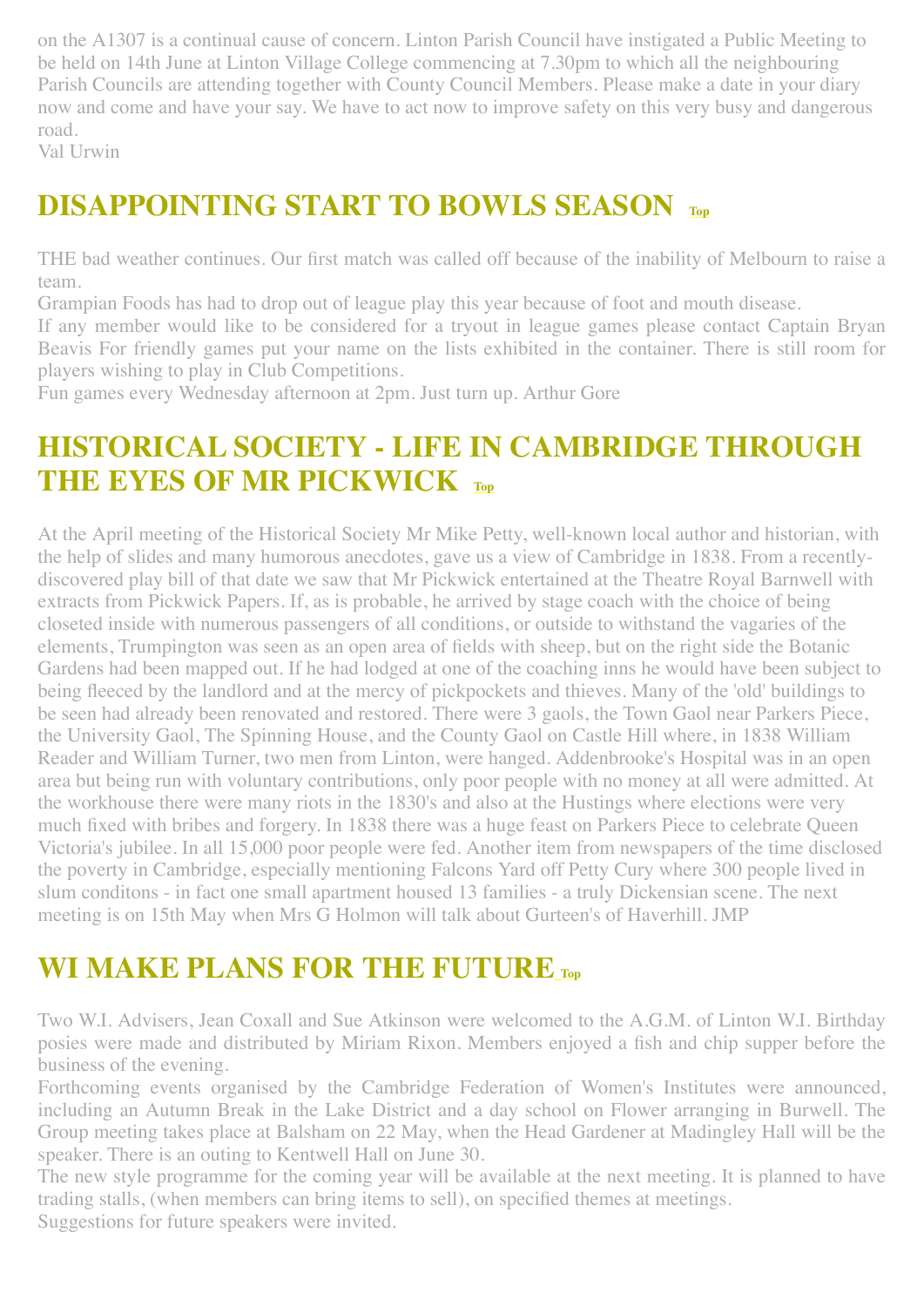Wendy Foster, President, thanked the Committee for their help during the year. There will be two new Committee members. Joan Argent was thanked for representing the W.I. on the Social Centre Committee. The recent table top sale was a great success, making a profit of £216. Sue Atkinson W.I. Adviser explained her involvement with the W.I. and informed members that a quiz entitled "here and there" and raffle tickets were now available. Wendy Foster was then re-elected as President. Carol Todd gave a vote of thanks to Wendy and to the Committee. Joan Pearman is to continue as Secretary and Jean Goodwin as Treasurer.

Jean Goodwin then spoke about the new W.I. that has been set up at Cambourne. It is planned to invite members from Cambourne W.I. to a Linton W.I. meeting. The next meeting, when the Resolutions to be presented at the national Annual Meeting will be discussed, will take place on Tuesday, 1 May at 7.30 pm at the Social Centre, Coles Lane. All are welcome.

Anne Parry-Smith

#### <span id="page-6-0"></span>**CHALKLANDS SITE: WE SHOULD HAVE BEEN WARNED [Top](#page-0-1)**

#### Dear Editor

I am writing as a concerned parent. On the 7th April, my daughter and her friends, aged between 8-14, were out playing in Chalklands as they normally do when a near disaster happened. My daughter's friend got stuck in the mud, on the building site. My daughter tried to help her but became stuck up to her knees herself. She was helped free but another boy decided it would be fun to bury her boots in the mud. My daughter's friend was finally freed.

I know the children should not have been anywhere near the building site, but if the so-called barriers had been in place and more secure the children would not have been able to enter the site. My husband, who is a member of Linton Fire Brigade, went to look at the barriers and said a toddler would be able to get into the site, which is an accident waiting to happen.

I want to know why the residents were not informed of the date the area was to be fenced off and also of just how dangerous the area was.

Children will be children– you either keep a dangerous area securely fenced off so they cannot enter it or inform the parents of the possible dangers so they can talk to their children about them, neither of these were done.

#### <span id="page-6-1"></span>**HAPPY ENDING [Top](#page-0-1)**

Dear Editor

Thank you very much for printing my letter regarding the whereabouts of Mr and Mrs Tofts with whom I stayed when I was evacuated to Linton.

I have been lucky to receive a reply from Mrs Tofts' eldest daughter Olivia, via her sister Pamela who lives in Linton. Olivia also now lives in Sussex, just a stone's throw away from Burgess Hill, what a small world!

After meeting, we were able to exchange news about the Tofts family. Unfortunately, her father died in 1948, and her mother also died 12 years ago.

I would still like to know a little more about Mr and Mrs Tofts and their background of which her daughter may not know either, so if there's anybody out there in Linton who may know a little more, I should very much like to hear from them. Maybe there are other letters on their way? Tom Casey

#### <span id="page-6-2"></span>**OUR THANKS [Top](#page-0-1)**

Dear Editor

May I on behalf of William (Bill) Palmer thank all friends and relatives for attending his 'surprise' party on 31st March.

He enjoyed meeting a lot of his friends who he hadn't seen for quite a while. Thank you also for the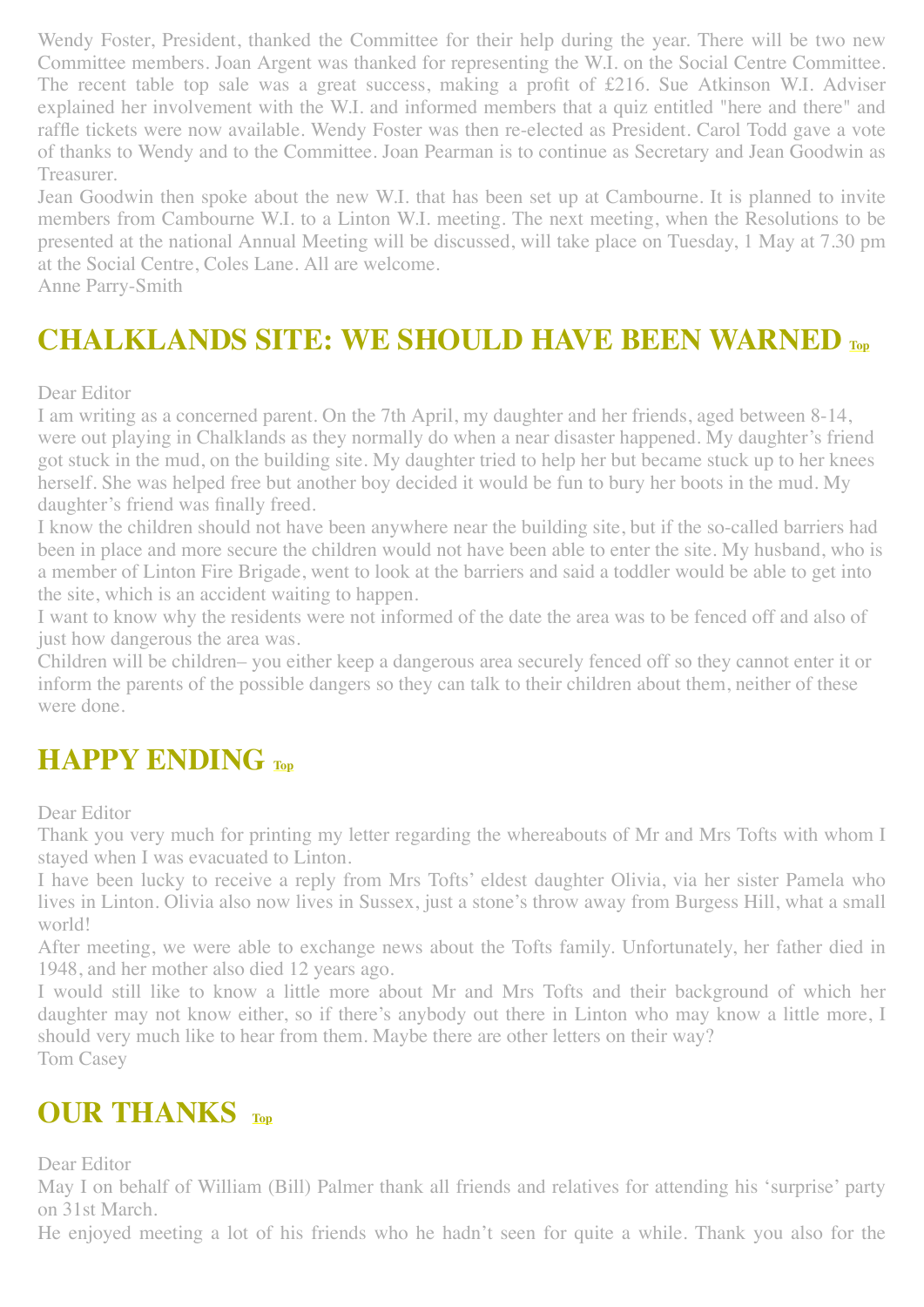lovely array of gifts which were received. Palmer

#### <span id="page-7-0"></span>**ANIMAL TESTS TELL US ABOUT ANIMALS, NOT PEOPLE' [TOP](#page-0-1)**

Dear Editor

Jean and Ron Amsden say that if we succeeded in closing down Huntingdon Life Sciences, the work would move abroad. Maybe it will, but surely we must start somewhere. For many years we campaigned against veal crates in this country until we got them banned. We then took our campaign to Europe. What is wrong with setting an example to the rest of the world in the hope that others will follow?

Replying to your "name and address supplied" correspondent: there is no legislation that says animals have to be used to test anything. All the regulatory authorities require is to demonstrate that a product is safe, and if one can convince the health authorities of this, without the use of animals, then this can be accepted. That is not to say that they would not request laboratory animal procedures on a case to case basis. This was an amendment to the Helsinki Declaration proposed by Dr André Menache as reported by FRAME (Fund for Replacement of Animals in Medical Experiments) in December 2000. And yes, we do raise funds for alternative research. It is naïve to suggest that all drugs tested on animals are safe. The list of drugs which have caused death and serious side-effects is endless–the most recent one under the microscope is Zyban, the anti-smoking drug. Animal tests tell us about animals, not people. What of possible cures we may have lost because they did not work on animals?

Stephen Inglis's remarks that "animal rights protesters in this area have resorted to burning cars, threatening families and even attacking an individual with baseball bats" are spurious, unfounded and irresponsible and merely serve to incite violence where none exists. We are as keen as anyone to discover the facts.

Jean and Ron say we need "factual details, not pictures and stories from the media". Well, we have them– thousands of pages. As for reporting misdemeanours to the authorities, why do you think we are embroiled in the whole issue of animal experiments? Because the laws that regulate vivisection are not enforced. There are 21 home office inspectors, mostly ex-vivisectors, policing 350 licensed establishments carrying out nearly three million experiments a year. I have it on good authority that they very rarely turn up unannounced.

Pat Griffin

#### <span id="page-7-1"></span>**'WE GET OUR EVIDENCE FROM THE LABORATORIES' [Top](#page-0-1)**

Dear Editor

Stephen Inglis' blinkered view that without animal experimentation there would be no new medicines (Linton News, April) is not an opinion shared by all scientists. I would urge everyone to read Vivisection or Science by Prof Pietro Croce. Prof. Croce is the Hon President of Doctors and Lawyers for Responsible Medicine, whose objective is "the immediate and unconditional abolition of all animal experiments on medical and scientific grounds". I joined DLRM as a Friend in order to increase my knowledge of the scientific arguments, so please do not accuse me of not being in possession of facts.

Of course we work to change the law and we achieved a small victory for animals when their use in cosmetic testing was banned in this country in 1998. Our focus is now on achieving this ban throughout Europe and beyond. Jean and Ron Amsden say that cruelty should be reported. Who will do this? The vivisectors themselves? We get our evidence straight from the laboratories and from people such as Prof Croce, not from "media stories and pictures".

Of course, the replacement of animals is the way forward and there are already alternative methods in use. I have been raising funds for organisations that promote humane research for many years. If the government gave more than token financial backing to non-animal research, we would have safer drugs and fewer people in hospital as a result of drug damage (6% at present).

'Name and address supplied' should have talked to PC Andy Denzey, as I did, before accusing us of depriving our villages of their community officer. Andy has assured me that the demonstrations at HLS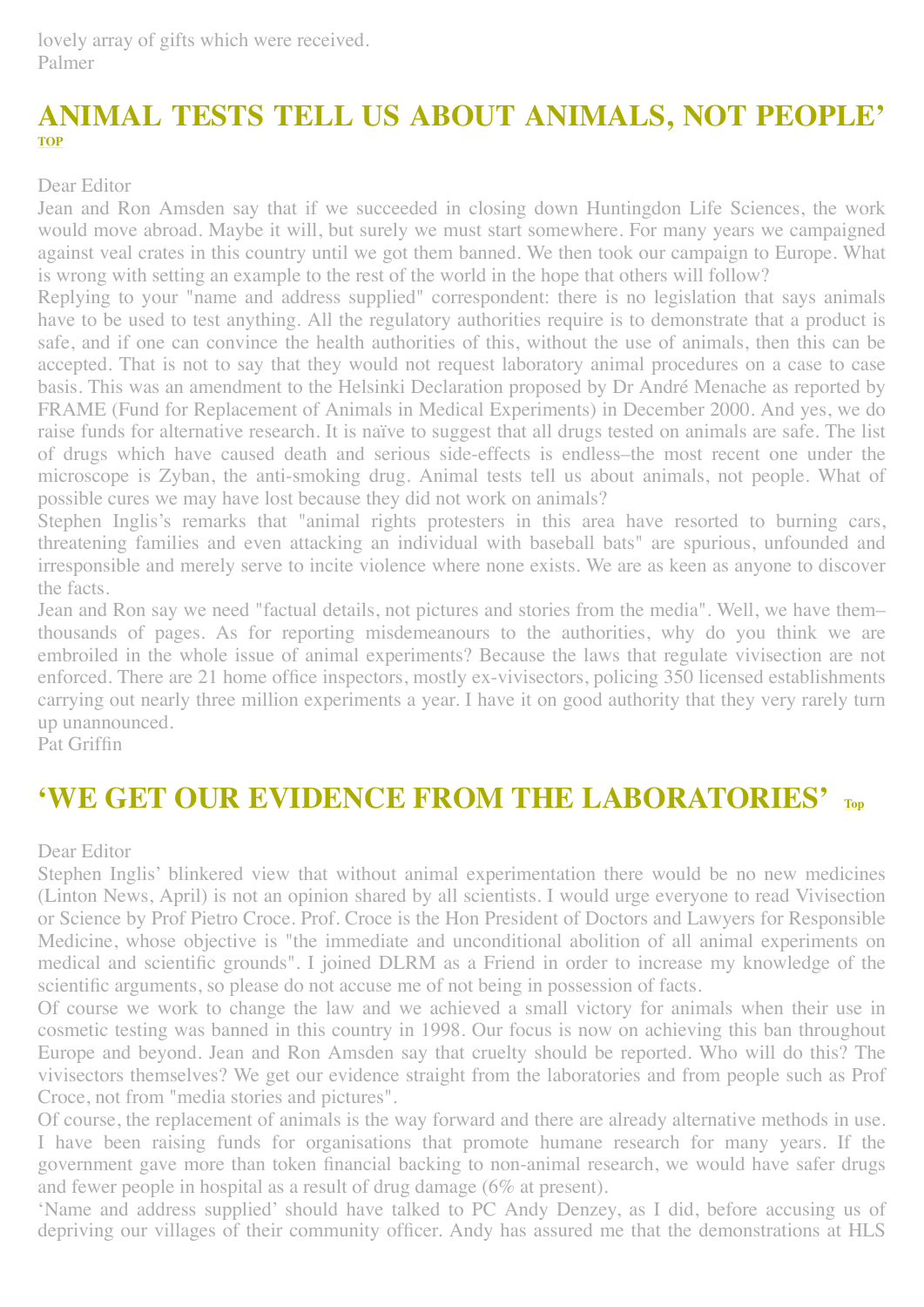make no difference to his day-to-day duties. He pointed out that the police are present in order to allow people their right to protest. Would 'name and address supplied' take away this right from pensioners, nurses, environmentalists and farmers, or any other group that has ever demonstrated?

Our relationship with the police is, on the whole, a good one. No-one asks for police protection outside HLS, but the presence of officers does ensure that small numbers of people can maintain the protest without being threatened.

Sue Hughes

### <span id="page-8-1"></span>**LOST BOOK[Top](#page-0-1)**

Dear Editor

I think a brown accounts book must have dropped out of my bike basket when I was cycling along Back Road during the evening of Tuesday 10th April.

The book contains notes on various Guide camps, I would be most grateful to hear from anyone who picked it up. I will gladly come to collect it.

Mrs Kate France

### <span id="page-8-2"></span>**DO YOU KNOW JAMES CANNON?[Top](#page-0-1)**

Dear Editor

My name is John Caldicott and I was fostered out in Hadstock from about 1936 to 1942 when I was returned to the Foundling Hospital in Berkhamsted, Herts. My foster mother was Mrs Turner who lived at 6 Council Houses in Hadstock. Her husband, Mr Walter Turner was the local road sweeper.

The purpose of this note is to see if there is any way I can trace my foster brother James Cannon who I am sure worked at the local garage at the bottom of Linton. He went into the Royal Engineers probably for his National Service.

I appreciate this is a very long shot but anything you can come up with will be appreciated. There were also two other foster brothers named Peter Bowes and Arthur Lempster but I have no idea what happened to them.

The Foundling Hospital, now known as Coram Family, is the oldest children's charity in the UK. It was founded by Royal Charter in 1739 for the acceptance of illegitimate children. There are about 1500 Foundlings still alive and many were fostered in the Saffron Walden and Cambridge areas. Also in Kent and Surrey. We are trying to arrange a reunion of those who were in Berkhamsted between 1951 and 1954. If you would like to contact me my phone number is Via editior.

Again, any way in which you could make this request known would be very much appreciated. John Caldicott or john@johncaldicott.freeserve.co.uk

#### <span id="page-8-0"></span>**CATHODEON [Top](#page-0-1)**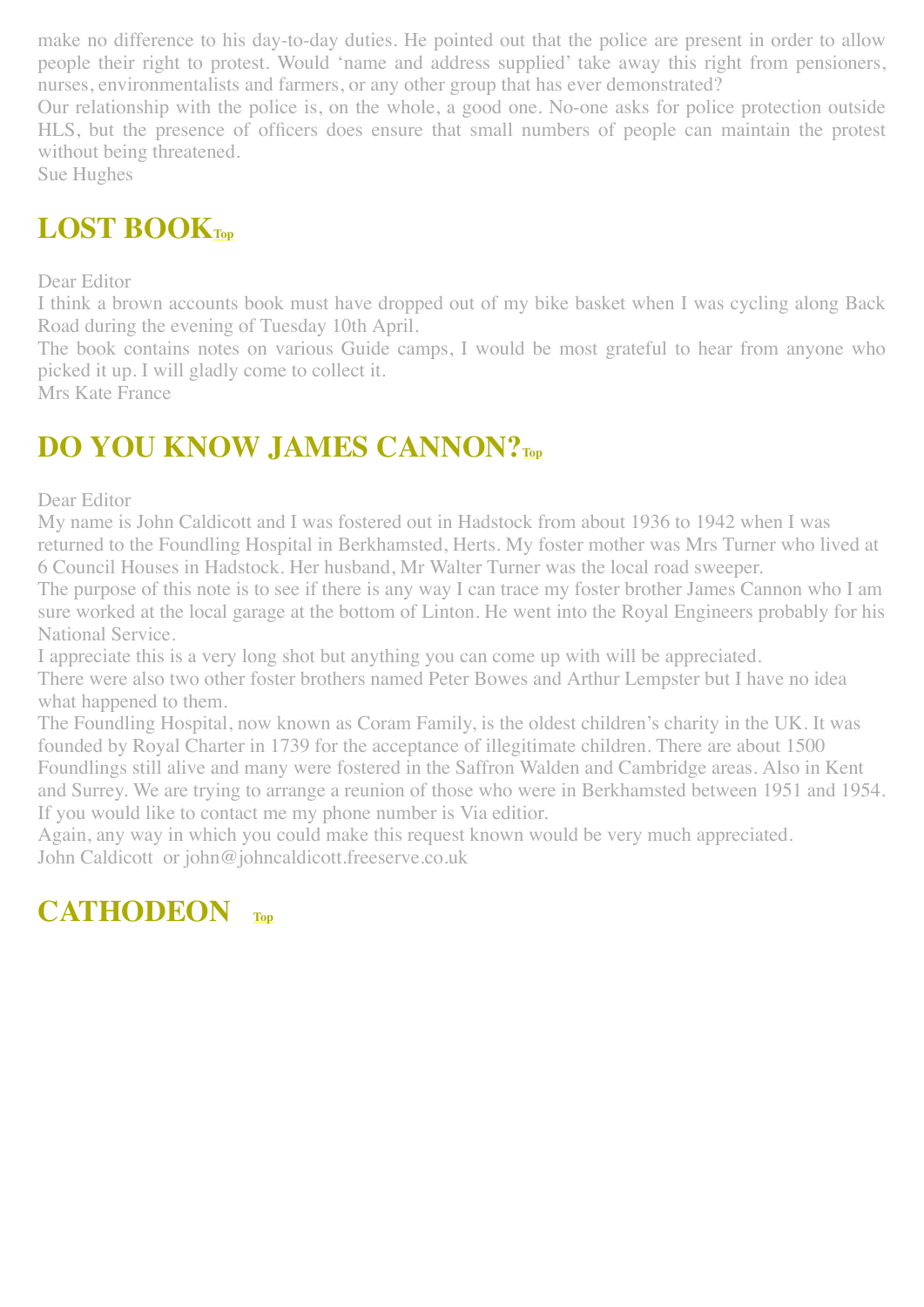

WHEN word got out that the former canteen build ing from the demolished Cathodeon Crystals factory was to be refurbished into a new library building for Linton, the general opinion was that it was a good idea, as the old library was small and old-fashioned, and not very central to the village.

The fact that there would also be a room for hire was greeted with less enthusiasm. Linton already had the Social Centre building, which was considered to be adequate for the village needs.

Since the new building was opened a year ago, many groups have begun to hire the room regularly, most of them new groups to the village. The Cathodeon Centre has become the venue for a wide variety of activities.

Tracey Wilson invited representatives from some of these groups to say, in their own words, what their organisations are about.

#### <span id="page-9-0"></span>**THE BEST JOB IN THE WORLD [Top](#page-0-1)**

A COUPLE of years ago I was given a wonderful present; it was very nearly as wonderful as my first grandchild, and presents don't come any better than him! I was given a brand new library to play with and I still have difficulty believing how lucky I am.

Every time I look around the new Linton library I am struck by how much the facilities have improved, compared with the old public library in the Village College. The old library served the village long and well for 60 years but the new library has so much more to offer – many more books, up-to-the-minute videos and plenty of books on tape catering for all tastes and ages, not to mention free access to the internet.

If you haven't been to the new library yet, Kathy, Janet and I would be delighted to see you; if you are one of our regulars you will know why I am so enthusiastic about this lovely asset to the village. I reckon I've got the best job in the world! Linda Pearson

Library Supervisor

#### <span id="page-9-1"></span>**PLAYING SERIOUSLY [Top](#page-0-1)**

CHESTNUT Playgroup opened in Hadstock over 30 years ago. It moved to the Cathodeon Centre in September 1999 and became the first user. Moving into Linton has enabled the playgroup to work more closely with the infant school and other local organisations. The playgroup is run by a parent/management committee and a team of trained staff. An OFSTED inspection in June 2000 gave us an excellent report. From May, the playgroup is extending its sessions to a Friday morning, initially to those children going to school in September 2001.

Like most voluntary groups, the Playgroup relies heavily on fundraising and sponsorship. Last year's Midsummer Madness event was so successful that it is being repeated this year on 7th July at Linton Infants School. This event is a joint venture with the Granta Playgroup and tickets are available now. For further information regarding the playgroup telephone Anya Brooks. Anya Brooks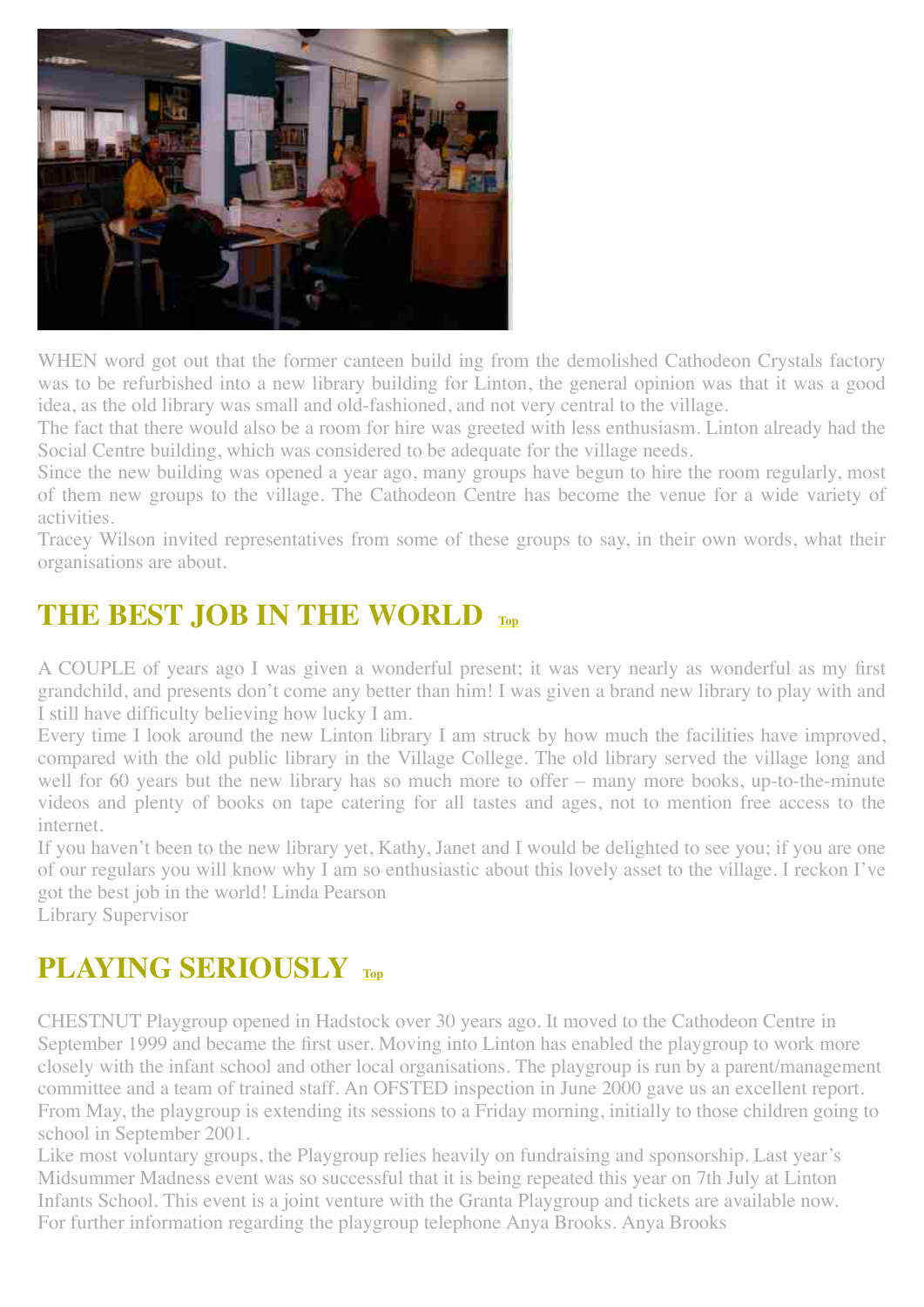#### <span id="page-10-0"></span>**BRIDGE CLUB FILLS TABLES [Top](#page-0-1)**

JUST over a year ago we held the inaugural meeting to form the new Duplicate Bridge Club at the Cathodeon Centre. Since then we have regularly held Duplicate Bridge Sessions, involving from three to five tables. We appreciate the support we have received from the Parish Council and local players. We have excellent equipment and facilities. Above all we have built up a friendly and congenial atmosphere at the Club. We are one of the first Bridge for All Clubs to be formed in England; we have taken part in a prototype scheme of awarding EBU Master Points – which most of our members have accumulated.

We are very keen to increase our membership. If you want to know more, please contact Bill Penfold. We meet at the Cathodeon Centre at 7pm on Fridays. You are welcome to visit and play, without commitment, or join us. Bill Penfold

#### <span id="page-10-1"></span>**SLIMMING IN COMFORT [Top](#page-0-1)**

WHEN Lesley Bradford became the Consultant of the Linton Slimming World Class in November 1999, the first thing she did was to move the venue to the Cathodeon Community Centre.

Since then, the class has gone from strength to strength, in no small way due to the comfortable surroundings, and the friendliness of the membership from Linton and the villages nearby.

A weekly attendance of up to 70 includes both men and women covering a wide age range from 16 upwards.

In the last 17 months, members have lost a total of more than one tonne. This has been achieved by following the Slimming World Food Optimising System, which is based on eating plenty of foods, most of which can be eaten freely, without measuring or weighing.

If you are interested in popping in to find out more, you will be made most welcome with a cup of tea or coffee. The class meets at 7pm every Monday, 52 weeks a year! For more information call Lesley

#### <span id="page-10-2"></span>**SURFING DOWN YOUR WAY [Top](#page-0-1)**

LINTON senior surfers are a unique and innovative venture, and without the Cathodeon Centre they would simply not exist. The club's complete lack of stuffiness, its openness to any adults in the village who want to know about computers, and perhaps most surprisingly, its splendid example of relaxed cooperation between a voluntary organisation and the local authority's library service are a constant source of enjoyment to everyone involved in it.

On club nights, each Tuesday, from 7 to 9pm, members can use the full range of computing facilities, including saving their work on floppy disks and using e-mail, and their cards allow them to use the club's computers whenever the library is open. The Senior IT Club is just one way in which the Cathodeon breathes life into the community, and helps Linton to help itself. Our next target is to attract the former Speaker, Betty Boothroyd, who said at the opening of the building that she would like to get more out of her computer. But softly, softly…

John Bald & Mike Crofts

#### **WHEN SCHOOL'S OUT [Top](#page-0-1)**

THE Linton Out of School Club celebrates its first birthday this month. A year ago we were opened with the help of a New Opportunities Fund Grant through the National Lottery.

The club is open to Linton children aged between 4 and 11. During term children are collected from school and escorted to the Cathodeon Centre. Once there they can relax with plenty of games and activities until their parents arrive for them.

During development days and holidays the club stays open from 9am to 6pm. These longer sessions allow for a wider range of entertainment.

The club is registered as a charity, is non-profit making and run by a voluntary management committee.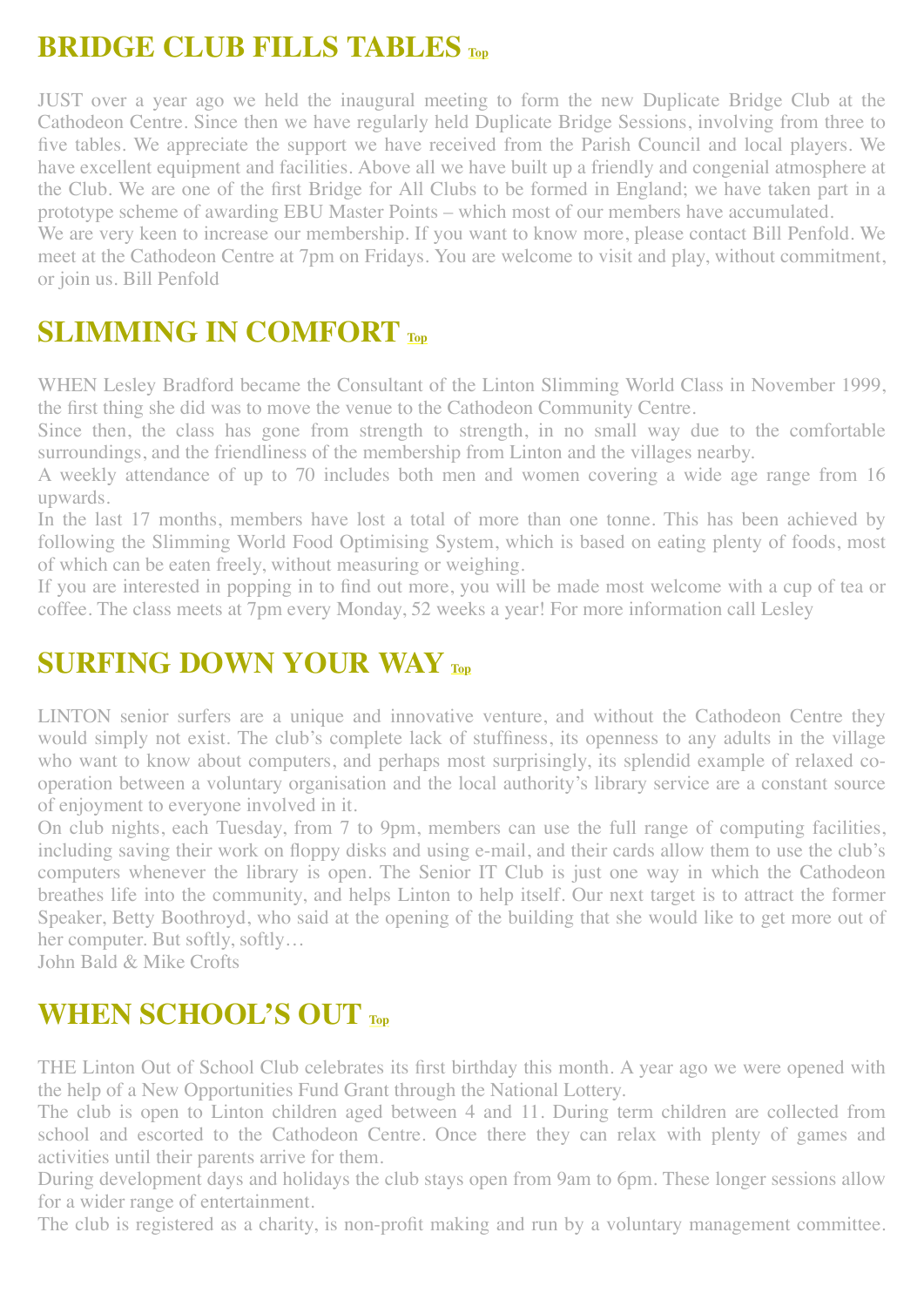This means that it is essential that the mums and dads who use (and value) the club are prepared to join in. We currently have 60 families in the village that have used the club.

If you require any further information, please contact the club, during opening hours, Alison Omand-Lewis

#### <span id="page-11-0"></span>**SPACE FOR HEALING [Top](#page-0-1)**

CHRIS Bassett, a licensed trainer for the National Federation of Spiritual Healers, wanted roomy accommodation that was welcoming, clean, and had good facilities for her courses to train healers. She found all this in the Cathodeon Centre and has successfully run courses there since it first opened.

Spiritual healing is the channeling of natural healing energies through the healer to the client. It enables the client to deal with stress, illness or injury .

Chris hopes to run another course on the theory and practice of spiritual healing starting in September. If you are interested in this course or a one-day introductory course to learn more about healing, please contact her

Chris Bassett

#### <span id="page-11-1"></span>**VILLAGE MULTIMEDIA DIRECTORY PLANNED [Top](#page-0-1)**

The first stage will be building a list of organisations and clubs – if you want your organisation to be included, please collect a form from the Linton News box at the Post Office or telephone Gloria Fidler A NEW section is being added to the Linton News website – giving details of local organisations offering you the chance to enjoy yourself while helping the kind of good cause that appeals to you.

It is the first step in an ambitious multimedia venture listing village information on the internet, on CDroms – and as a new printed Village Directory to be delivered free to homes and businesses.

Some of the organisations in the first stage are purely local, like the football club and local schools; others, like Save The Children and medical charities, reach across the world.

They all have a need for help and support. They all offer you a chance to put another stitch in our local social fabric – and to widen your circle of friends and activities as a result.

We have started gathering information about local organisations and clubs that are run partly or completely on a voluntary basis. And those which need people for specific reasons – like those clubs and societies which need a constant supply of occasional speakers.

When the section includes most of the organisations, we will be offering both CD-roms and printed copies to the library and the Parish Council.

Then the internet section will be widened to include updated material covering all the items now found in the Village Directory. Again, this will be supplied as updated CD-roms and printed pages – and, hopefully by early next year, a new printed Village Directory to be delivered free with the Linton News.

The website (www.linton-news.com) and the CD-roms will have much more information than the printed directory: the Linton News Walks booklet, for example, will be included and at least a year's back issues of the Linton News with a CD-rom search facility. In addition, we are looking at the possibility of including useful data from the Parish Council (perhaps minutes of meetings and the annual accounts). We would welcome your views on what would be useful.

It is an inevitable fact that once the printed directory has been published, some of the details will gradually become out of date. But, both the website and the CD-roms will be updated to cover those changes. If you are involved with any organisation that operates with the help of voluntary efforts, please supply details to us – you can supply written notes (place in the Linton News box in the Post Office), phone us or email us at directory@linton-news.com. We have left some forms in the LN box in the Post Office and you may find it more convenient to use one of those.

We want the following information:

Category (type of organisation, eg Children, Medical, Developing World, etc.). If you come under more than one, please indicate so that we can list under each category.

Name and aims of the organisation.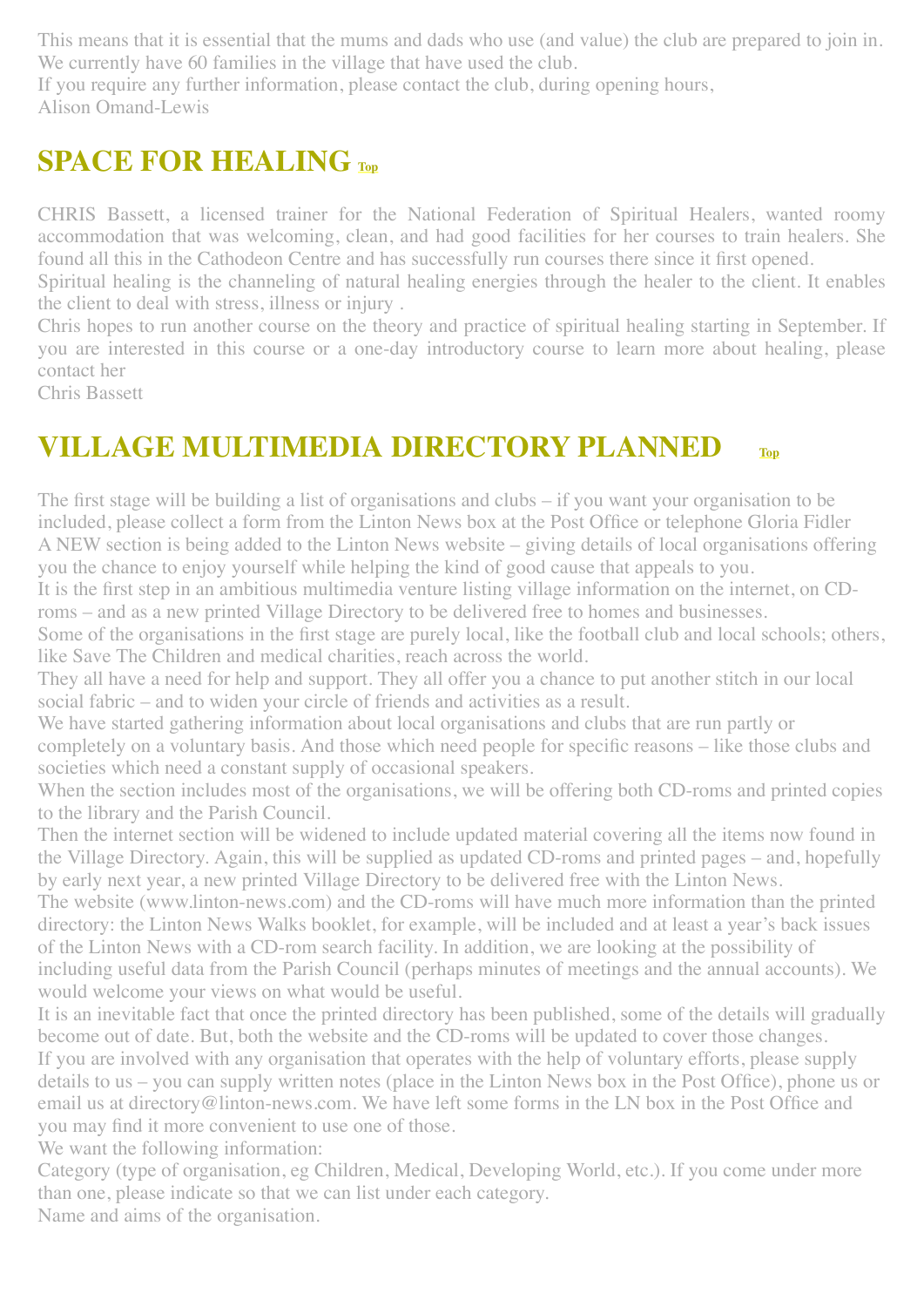Local efforts: (what you do locally, eg fund-raising, hold events, etc. etc.).

How new people might be able to help: (general statement, even if you do not need anyone at the moment – eg, collecting, organising barn dance, attending events and encouraging others to do the same, etc.). Local contact: (Name, address, phone number, email address – or any combination that you want. No addresses will be used on the internet, and we would prefer email addresses on the web page to phone numbers. If you authorise it, all your details will appear on the CD-rom and printed lists; your name and email, or phone number, will appear on the website).

Logo and organisation's web address: if you can supply a logo for the organisation, we will use it – and, if you supply your organisation's web address, we will put in a link (which means that anyone interested will be able to get immediately from your entry on our page to your organisation's web site and back). Photograph: If you supply us with a photograph illustrating what you do (print, transparency or digital image in JPEG format) we will use that on the website and the CD-rom and may use it in the printed directory.

In addition, we are hoping to produce features about some organisations for use on the web site and in the Linton News. If you are interested in this, please let us know.

The project team: Gloria Fidler and Tracey Russell are gathering the data; Gill Barker will be 'proof' reading; Graham Potter is solving the technical problems on the website and the CD-rom; Tracey Wilson is helping with production, as is Norman Dann who is also finding the finance; John Keeble is organising the project and editing it; Sally Simmons, as Linton News editor, is keeping an eye on the rest of us. LNT

#### **JOSEPH'S DREAM BECOMES A LITTLE MORE REAL [Top](#page-0-1)**



ON Saturday 21st April, Mr Dick Sisman, Chairman of Linshare, presented a cheque for £200 to Mrs Katie Jarvis in aid of her son Joseph, 4, who is autistic and hoping to attend a specialised programme of intensive therapy in America.

Katie and Russell Jarvis, of Linton Fire Shop, launched an appeal (Joseph's Dream) to raise funds for Joseph's treatment last year. Joseph was diagnosed with autistic spectrum disorder (ASD) at the age of 15 months. Autism is a genetic condition which affects half a million people in the UK.

As Joseph approaches school age, the resources of the NHS have become limited. His parents would like him to be able to live as independent a life as possible and have found a programme at the Options Institute in the USA. There is a preliminary programme for parents beginning in June this year, while Joseph waits for his place in the Institute.

Linshare is a share club formed by 20 Linton residents. Members organise social occasions in the village to raise funds for local causes—and they are quite successful at the investment side as well! Among the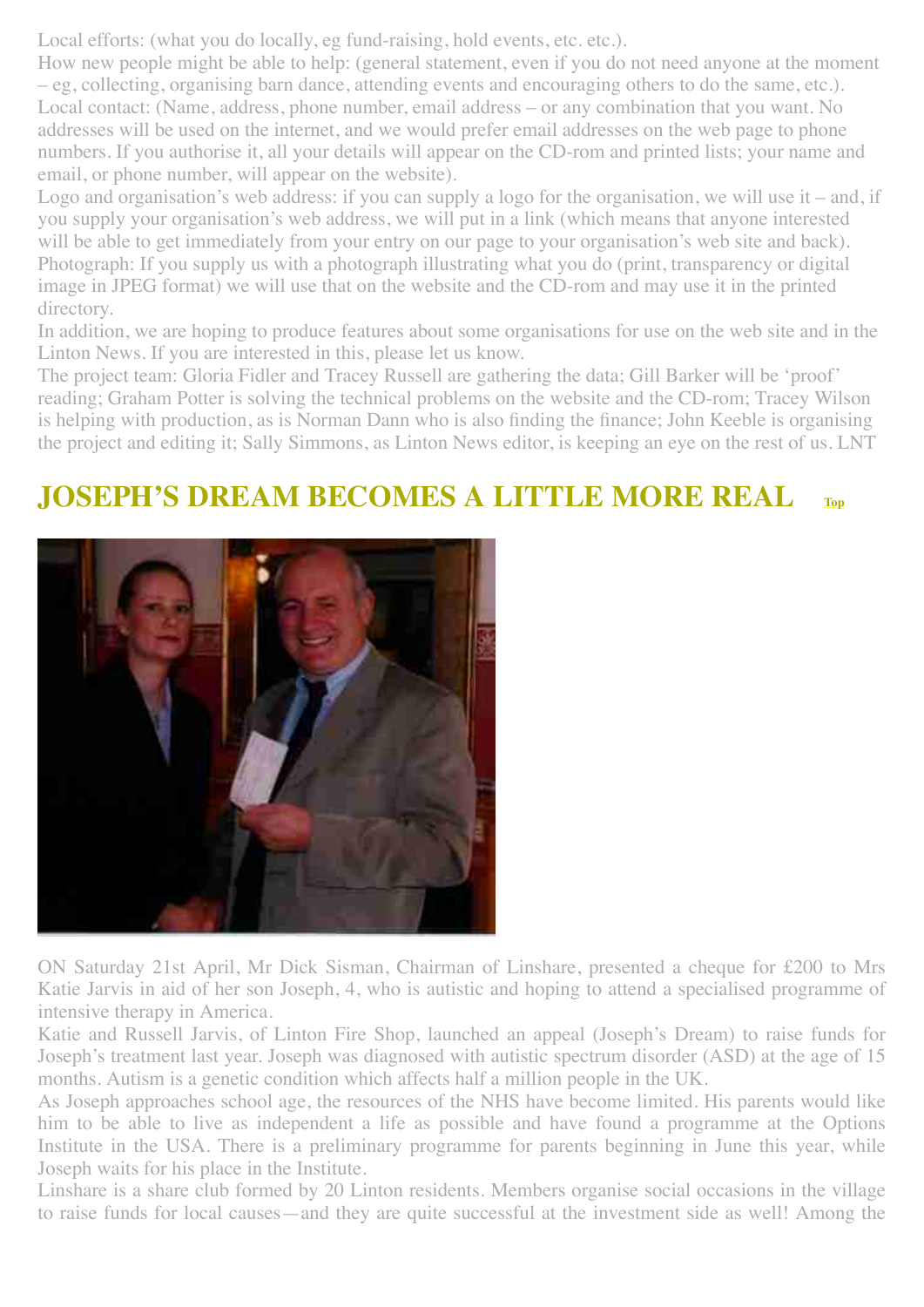events which have helped to raise money for Joseph's Dream are a race night, disco, golf days and a theatre trip. All events are open to the whole village. Look out for details in the Linton News. For more information about Joseph and his appeal, visit www.josephsdream.org.uk LNT

#### <span id="page-13-0"></span>**MRS IRENE MORLEY [Top](#page-0-1)**

IRENE Frances Morley (Ingrid), widow of Oswald Victor Morley, died at Saffron Walden hospital on 5th April at the age of 94. The funeral took place at Cambridge Crematorium on Thursday 19th April. Mrs Morley lived in Linton for many years and her friends have asked the Linton News to publish the announcement of her death. For more information, please contact Mrs Zofia Everett

#### <span id="page-13-1"></span>**THE BUSH TELEGRAPH [Top](#page-0-1)**

JUST as light is bent by the gravity of a black hole, so politicians' thinking is bent by elections. The Prime Minister stated last time that education was the big idea and this time, he assures us, it remains so. We have seen some money coming into schools, and for schools in most other counties financial life has improved significantly. Not in Cambridgeshire, I am disappointed to say. We still labour under a funding regime which produces much less money per pupil than Suffolk or Essex. The bold step of funding all schools with the same basic per pupil amount has come to nothing. Yet Mr Blunkett was reported to have been genuinely shocked last month when the discrepancies were put before him. Not quite shocked enough to do anything about it, however. Last month I mentioned the Prime Minister's silly idea about specialist schools and how 50% would be in that category within four years. Now he's changed his mind. He wants all schools to be specialist ones!

In a large city it just might make sense to encourage five or six schools within a shout of each other to specialise so that parents and pupils have more choice. But when a school serves a wide, mainly rural hinterland and is the only secondary school within reasonable travelling distance, does it still make sense? The specialist schools initiative was designed to allow schools to develop a distinctive flavour or focus. So far we have Technology, Sport, Languages and Arts. Such schools have to raise £50K themselves and are granted substantially more each year by the Government. The school has to meet stringent targets, however, or it loses its money.

However, schools which cater for all children, will get nothing. You might think the argument runs that successful, across the range schools don't need any extra money but that is blown out of the water by the Prime Minister's declaration that all schools will 'be encouraged' to adopt a specialism. Tony Blair has no idea what a good comprehensive school looks like but has decided to get rid of them anyway. Clive Bush, Principal

#### <span id="page-13-2"></span>**MOVE OVER, CHARLIE TOP**

AT the last Garden Club meeting of the season Geoff Peck, an expert on the construction of ponds and water gardens explained how to provide the best environment in a pond to keep fish, wildlife and plants happy. The single most important factor is aeration to ponds which should not be sited under trees where leaves will fall to the bottom and use oxygen as they rot, and oxygenating plants need to cover a much larger area than most people imagine.

As part of a nationwide survey to discover why fish are dying and frogs only colonise ponds in certain areas, members who have ponds were asked to fill in a questionnaire about the conditions they provide. Mr Peck followed his informative talk with slides of water gardens and features he has created. He may not look like Charlie Dimmock but his output can rival hers!

Everyone will be welcome at our bring and buy Plant and Produce sale between 10am and noon on Saturday 12th May at 3 Mill Lane.

There will be an outing on 16th June to Coughton Court, a house with a beautiful garden in Warwickshire. We would welcome non-members to help to fill the coach. For details please ring Bruce Conochie, or me. Here's hoping the weather will improve so that we can enjoy a good summer in our own and others'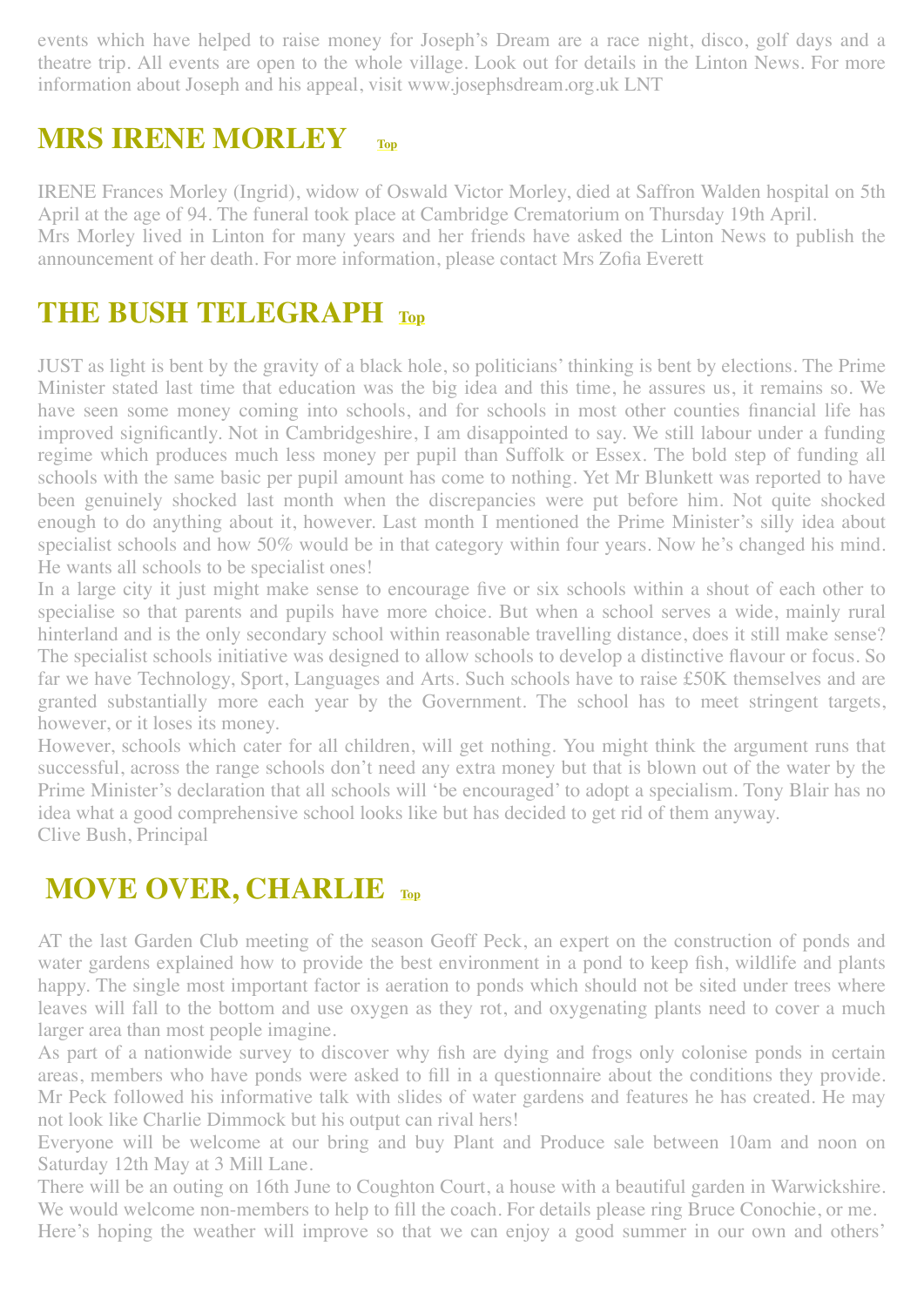### <span id="page-14-0"></span>**LINTON COUNTRY DIARY by Olwen Williams [Top](#page-0-1)**

Sunday, 21st April 2001 Illustrated by Maureen Williams



A MONTH after first turning off the central heating, I have at last capitulated and put it back on again. It must be the first year I have ever planted potatoes before digging up the last of the previous year! At least a long, slow spring has the advantage that the season for spring flowers is extended much longer than usual: forsythia and daffodils, normally finished by now, are still flowering. The hedges are still a mixture of white sloe blossom and bright green young leaves of the hawthorn:- heaven knows if the latter will manage to flower in May, as its name implies that it should. The sticky buds of horse chestnut are half in leaf, but most of the other big trees are still bare.

A Easter trip to Prague found the season at about the same stage as here, in spite of the colder winter. There, as here, chiffchaff, willow warblers and other early migrants were proclaiming territories. (My first UK chiffchaff was heard on March 30th, with a willow warbler a few days later.) And there, as here, I failed to see any swallows or martins, as yet.

On April 19th, I visited Groton Wood, in Suffolk. Ancient woodlands in spring are full of birdsong, and although we were too early for orchids, bluebells and white stitchwort were beginning and there were plenty of primroses. However, as we sat eating a picnic, yet another wintry shower arrived with hail stones, followed by sleet and wind. Further east, near Ipswich, Suffolk is sandy and here we noticed masses of spring-beauty growing among the gorse. This is an annual which has colonised Britain from North America: the small white flower is guarded by leaves encircling the stem. It has a weedlike ability to colonise disturbed ground. Then, along the roads were white lines of Danish scurvy-grass, looking almost like hoar-frost. This plant has spread inland along the roads, taking advantage of the salty conditions created by de-icing. It is reputed to spread at 10-15 miles per year, the wind-borne seeds encouraged by the traffic and the stony verges providing a welcoming habitat for this originally coastal plant. The last invader we saw was alexanders, a tall glossy plant, related to parsley and introduced by the Romans as a spring vegetable. It tends to grow not far from the sea and like the scurvy-grass, is often seen along the roadside.

# <span id="page-14-1"></span>**[T](#page-0-1)HE CHARLES AND MARY ANDERSON BENEFACTION [Top](#page-0-1)**

THE Trustees of the Charles and Mary Anderson Benefaction recently met to allocate funds for the year 2000, and made in accordance with the Trust Deed.

Beneficiaries included:

The 1st and 2nd Linton Brownies, each receiving £200.